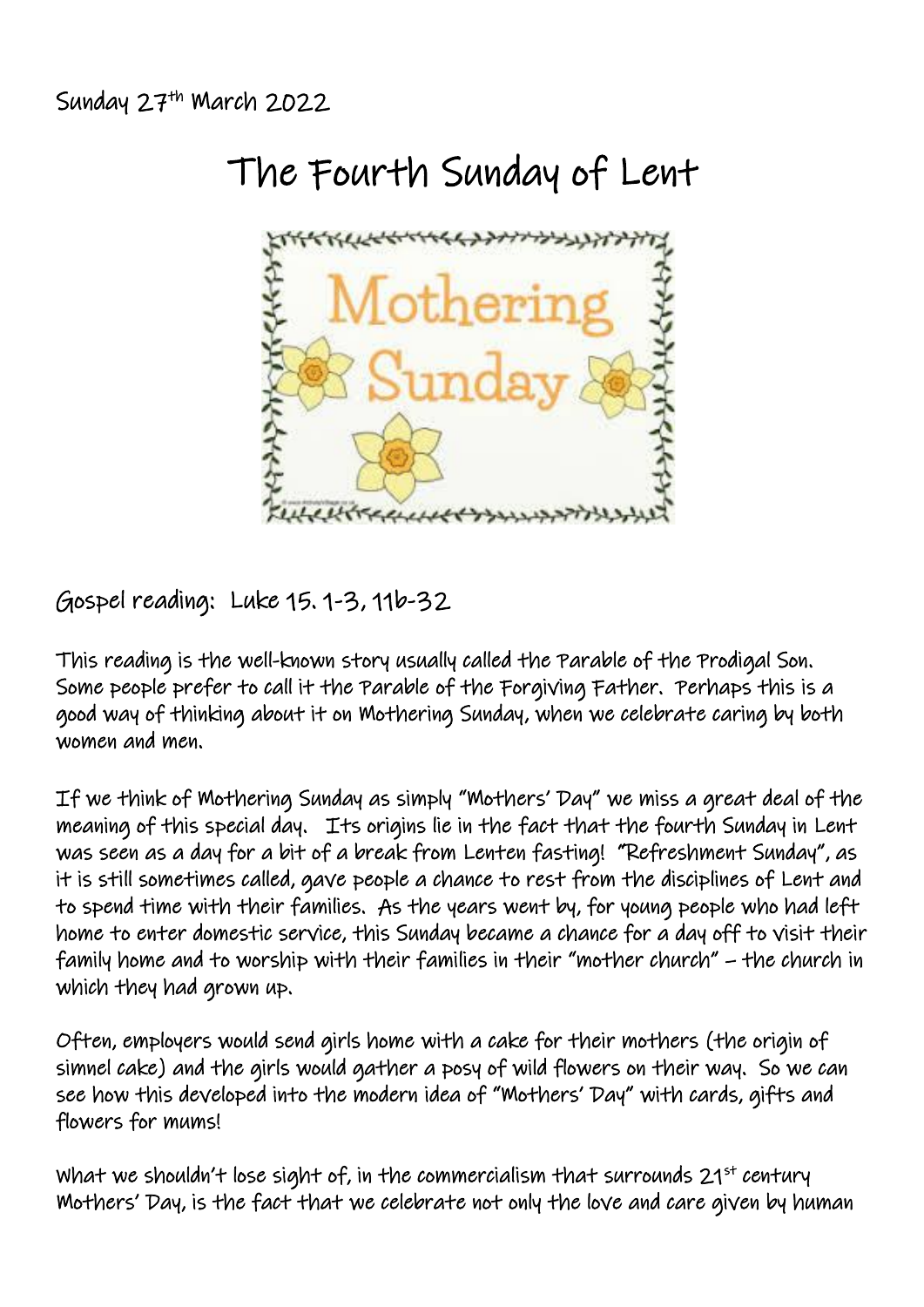mothers and those who have any kind of mothering role, but that we also remember the mothering role of the Church.

Jesus told this parable to show the love that God has for his children, even when they turn away from him. The father in the story runs to meet the son who has wronged him, so delighted to have him home, just as God welcomes each of us who turns back to him. We can be sure of his love and forgiveness.

As we celebrate Mothering Sunday, We are reminded that mothering is not only about the care of biological mothers for their children, but is also about the way in which fathers nurture their children and the way in we can all "mother" one another, whether mothers, fathers, or not. This is the role model provided by Jesus and by his Church, especially important at this time, when we seek to rebuild communities following the isolation during the pandemic and look at ways in which we can welcome refugees.

A challenge to us all this Mothering Sunday could be to determine to help build communities in which everybody counts; communities which show compassionate love and care for one another, and in which everyone is nurtured and helped to be the best they can be; communities in which each and every member is listened to and treated with respect and kindness. Wouldn't that truly be kingdom-building!

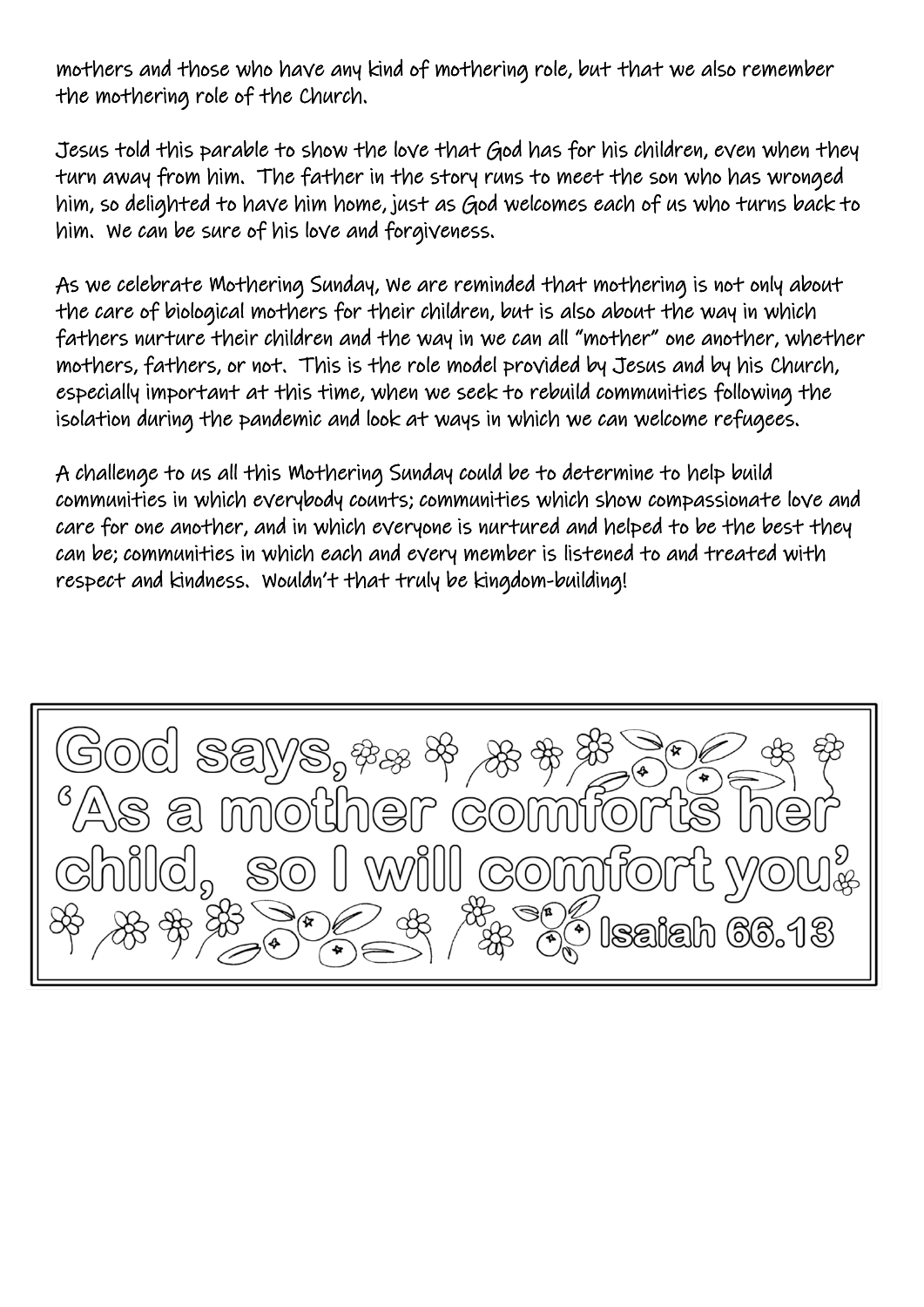|   | Mothering Sunday<br>Alphabet Challenge                                                  |
|---|-----------------------------------------------------------------------------------------|
|   | Can you come up with a Mothering Sunday<br>themed word for each letter of the alphabet? |
| Α | Ν                                                                                       |
| B | о                                                                                       |
| C | Р                                                                                       |
| D | Q                                                                                       |
| Ē | R                                                                                       |
| F | Activ <sub>ity Villoge.co.uk</sub>                                                      |
| Ġ |                                                                                         |
| н | U                                                                                       |
| I |                                                                                         |
| J |                                                                                         |
| К | x                                                                                       |
| L | Y                                                                                       |
| M | Z                                                                                       |
|   | Connected by Principal Co. Un<br>villaa                                                 |



VectorStock®